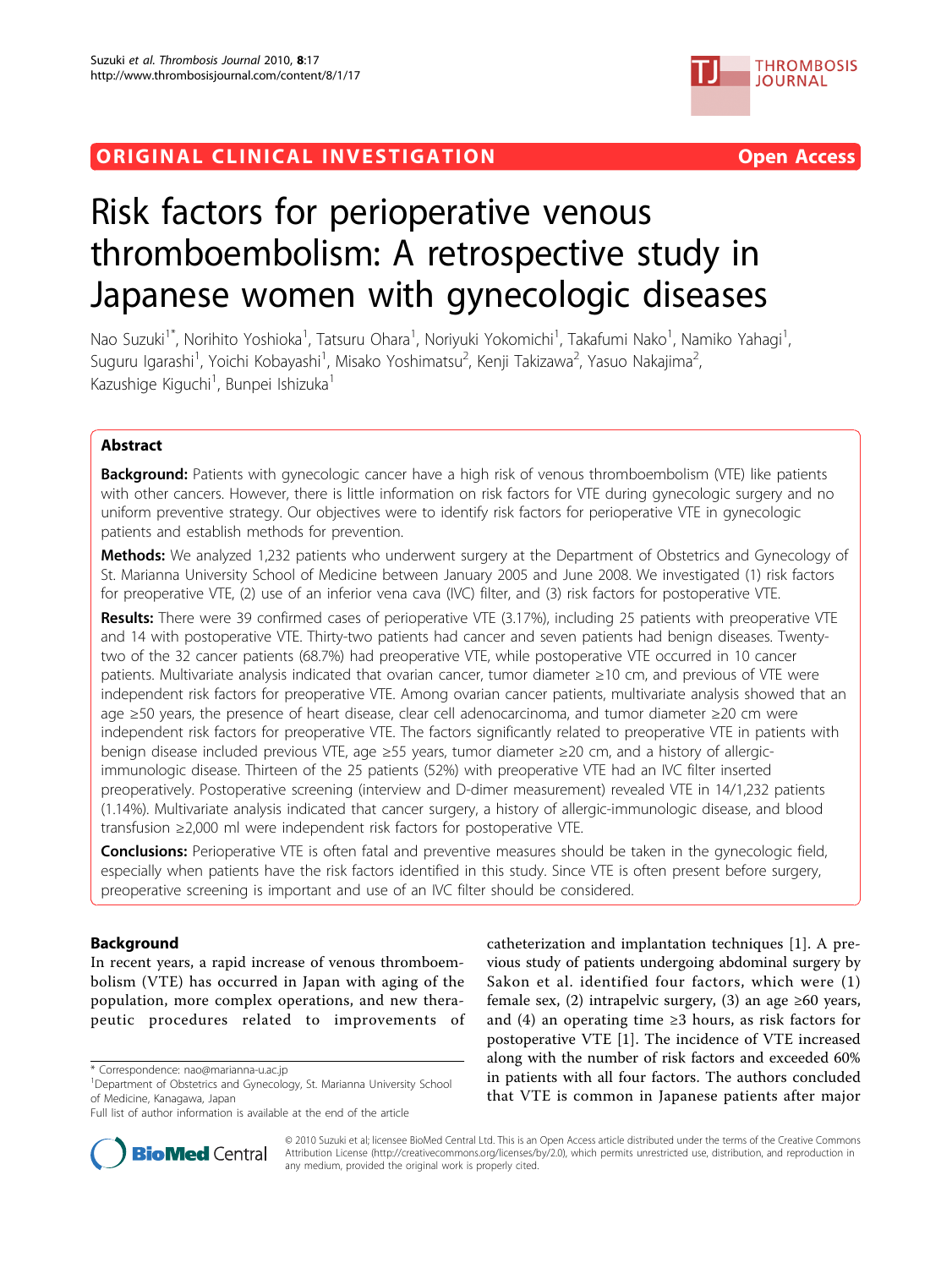abdominal surgery and it is important to consider drug prophylaxis, especially in patients with multiple risk factors [[1\]](#page-8-0). According to Edition 8 of the American College of Chest Physicians (ACCP) Guidelines, the incidence of asymptomatic deep venous thromboembolism (DVT) based on objective diagnostic screening is 15-40% among patients undergoing major gynecologic surgery without preventive measures, which is the same as for general surgery, major urological operations, and neurosurgery [\[2](#page-8-0)]. The results of a survey of perioperative pulmonary thromboembolism (PE) in Japan showed a prevalence of 4.41 episodes per 10,000 operations. The number of cases in the gynecology field ranked third behind orthopedic surgery and gastroenterology [[3\]](#page-8-0). When VTE prophylaxis was not performed, the occurrence of fatal PE increased, the cost of treatment became higher, recurrence was more common, and major adverse events (such as the chronic thrombotic syndrome) occurred [[2](#page-8-0)]. Preoperative and perioperative/ postoperative PE accounted for 24.3% and 75.6% of these cases, respectively. Since almost all PE occurred postoperatively, especially after laparotomy for malignant tumors, both preoperative/perioperative prevention and prevention of postoperative VTE are important in such patients [[3](#page-8-0)]. The above reports suggest that it is also necessary to strengthen preventive measures for perioperative VTE in the field of gynecology, and it is important to identify the risk factors for this condition.

Surgery for gynecologic cancer shows several differences from general surgery. Patients often require intrapelvic procedures, such as lymph node dissection and excision of peritoneal metastases, and it is likely that VTE will occur at a high incidence in these cases. Lymph node dissection is one of the risk factors for VTE because of possible venous damage [[4](#page-8-0)]. In the gynecologic cancer field, 50% of patients with postoperative PE have endometrial cancer because 62.5% of such patients have a body mass index (BMI)  $\geq$ 25 kg/m<sup>2</sup> and standard surgery includes lymph node dissection [[4\]](#page-8-0). Dissection of para-aortic lymph nodes is also sometimes performed, which significantly increases the incidence of VTE compared to that in patients only receiving dissection of the intrapelvic nodes [\[4](#page-8-0)]. Because lymph node dissection increases the risk of thrombosis during or soon after surgery and residual tumor sometimes exists postoperatively in ovarian cancer patients, it is necessary to take preventive measures against VTE from the early postoperative period. It has been reported 45% of VTE occurs on the day of surgery [\[5](#page-8-0)], so it is important to use methods such as intermittent pneumatic compression (IPC) during and after surgery to prevent VTE.

According to an analysis of 1,974 patients with gynecologic cancer by Santoso et al., the incidence of DVT was 4.2% (36/853) and 0.2% (2/1,121) in patients with

gynecological cancer or benign tumors, respectively, and the risk of DVT was 2.8 times higher in gynecologic cancer patients [[6](#page-8-0)]. An analysis of 6,218 patients with gynecologic disease receiving IPC as the only preventive method showed an incidence of 0.68% (42/6,218) for postoperative PE, including 0.32% (10/3,518) for benign disease and  $2.21\%$  (32/1,451) for cancer patients [[4\]](#page-8-0). Multivariate analysis of patients with and without IPC showed significant differences in the risk of PE for cancer surgery, BMI ≥25 kg/m<sup>2</sup>, and blood transfusion, with the risk ratios being 2.860, 3.922, and 3.834, respectively. Therefore, obese women receiving blood transfusion postoperatively are high-risk patients who require very strict management. With prophylactic IPC, the risk of postoperative PE was significantly reduced by about 60% (risk ratio: 0.396), indicating that at least employing IPC after gynecologic surgery is important [\[4](#page-8-0)]. According to a survey of 1,073 gynecologic oncologists from the Society of Gynecologic Oncology undertaken by Martino et al., 41% only performed IPC to prevent perioperative VTE, while 16% only used anticoagulant therapy and 42% used both methods [[7\]](#page-8-0). At present, a preventive strategy has not been established for postoperative VTE in cancer patients, including those with gynecologic cancer [[8](#page-8-0)]. In Japan, it is assumed that physicians are unlikely to perform both IPC and anticoagulant therapy at a higher level than in the above report. When we investigated this issue previously [\[4](#page-8-0)], prevention of postoperative VTE was limited to use of IPC and anticoagulation was not performed at that time. In the present study, we investigated risk factors related to postoperative VTE in patients with gynecologic disease who received both IPC and anticoagulant therapy. Among cancer patients, Camps et al. reported that ovarian cancer follows pancreatic, gastric, urological, and brain cancer as the disease with the highest risk of VTE [\[9\]](#page-8-0). Since it is therefore quite possible that VTE will have already occurred before the start of treatment, it is important to undertake preoperative screening of ovarian cancer patients. In the present study, therefore, we also investigated the risk factors related to preoperative VTE in patients with gynecologic diseases.

#### Methods

We analyzed 1,232 patients who underwent surgery at the Department of Obstetrics and Gynecology of St. Marianna University School of Medicine (Kanagawa, Japan) between January 2005 and June 2008. Surgery for obstetric procedures or infertility and cervical conization were excluded. Patients were evaluated by measurement of the D-dimer level (Mitsubishi Chemical Iatron, Tokyo, Japan), as well as by electrocardiography, arterial blood gas analysis, chest X-ray examination, and echocardiography. Confirmation of the diagnosis of VTE was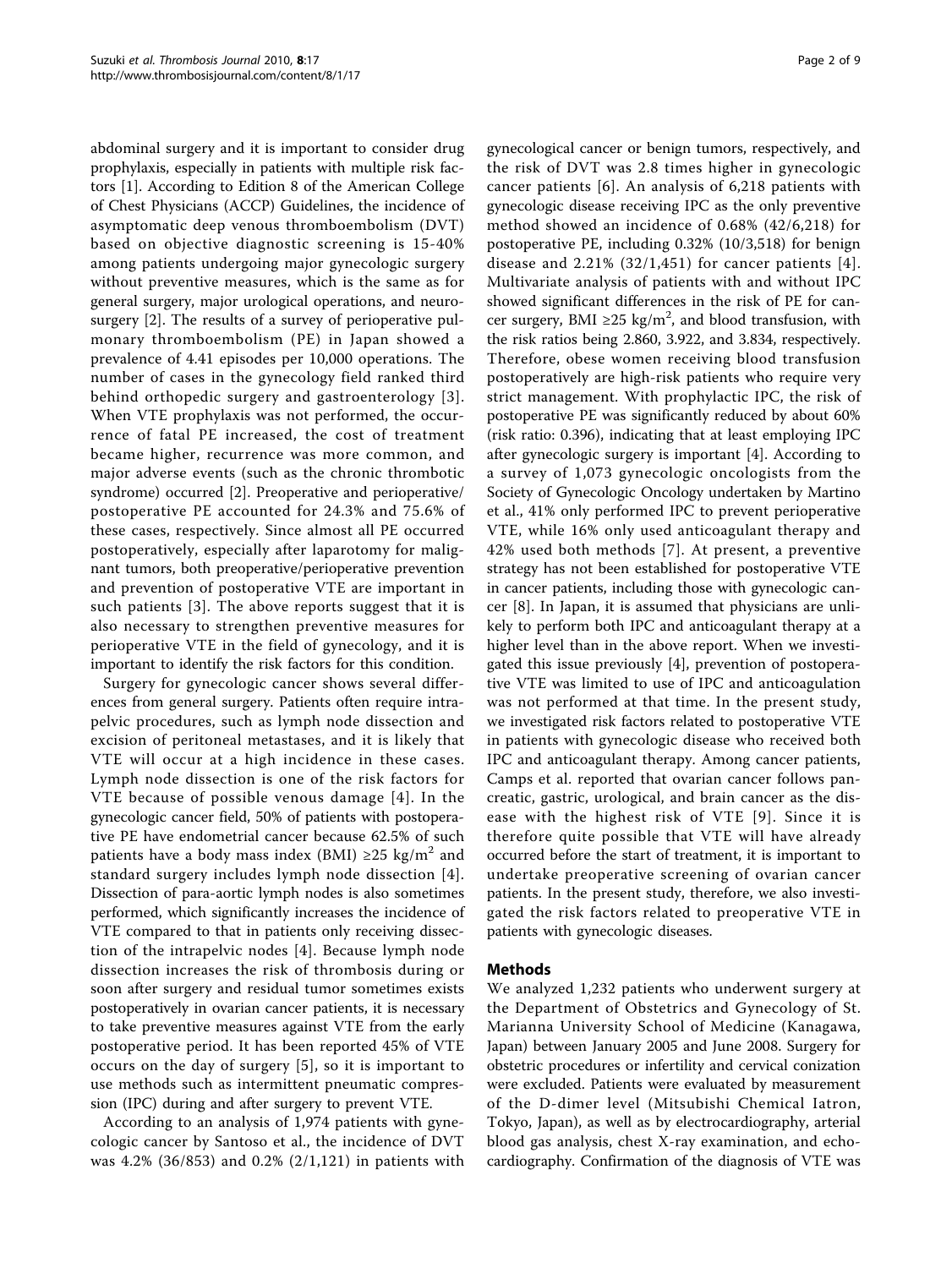done by chest helical computed tomography and ultrasonography of leg vein pulsation. We performed the chest helical CT and ultrasonography of leg vein to the patients with high D-dimer levels before and after the operation. IPC alone or IPC combined with an anticoagulant [danaparoid sodium (Schering-Plough, Osaka, Japan) administered intravenously at 1,250 units/ day for 5 to 7 days starting preoperatively] was employed to prevent postoperative VTE. As previously reported [[4\]](#page-8-0), the combination of IPC and anticoagulation (danaparoid sodium) was routinely used for cancer patients. Patients with benign disease and a BMI  $≥25$  kg/m<sup>2</sup> or those receiving blood transfusion were also given the combination of IPC and danaparoid sodium. This combined prophylaxis was performed in 23.1% (284/1,232) of all surgical patients.

#### Statistical analysis

To investigate factors related to preoperative VTE, univariate analysis was performed to assess the relation between VTE and 14 variables, including the age  $(≥50$ years old or ≥55 years old), BMI (≥25 kg/m<sup>2</sup> or ≥28 kg/ m<sup>2</sup>), presence or absence of complications (hypertension, abnormal glucose tolerance, allergic-immunologic disease, heart disease, hyperlipidemia, and VTE), use or non-use of hormone preparations, benign or malignant disease, and tumor diameter ( $\geq 10$  cm or  $\geq 20$  cm). Selection of variables was performed by the stepwise method or the scoring method. Then the following five variables were employed for multivariate analysis (Multiple Logistic Regression): age ≥50 years, presence/absence of heart disease, presence/absence of VTE, ovarian cancer, and tumor diameter ≥10 cm.

To assess factors related to preoperative VTE in ovarian cancer patients, univariate analysis was performed with 14 variables, which were the same as those listed above, except that "clear cell adenocarcinoma" was substituted for "benign or malignant disease". Variable selection was performed by the stepwise or scoring methods, resulting in selection of the following four variables for multivariate analysis (Multiple Logistic Regression): age  $\geq 50$  years, presence or absence of heart disease, clear cell adenocarcinoma, and tumor diameter ≥20 cm.

For investigation of factors related to preoperative VTE in patients with benign diseases, univariate analysis was performed with 13 variables after deleting "benign or malignant disease" from the initial 14 variables. To detect factors related to postoperative VTE, univariate analysis was done to assess the relation between VTE and the following 21 variables: age (≥50 years old or ≥55 years old), BMI (≥25 kg/m<sup>2</sup> or ≥28 kg/m<sup>2</sup>), presence or absence of complications (hypertension, abnormal glucose tolerance, allergic-immunologic disease, heart

disease, hyperlipidemia, and VTE), use or non-use of hormone preparations, benign or malignant disease, operating time (≥4 hours or ≥6 hours), postoperative blood loss ( $\geq 1,000$  ml,  $\geq 1,500$  ml, or  $\geq 2,000$  ml), perioperative blood transfusion ( $\geq 1,000$  ml and  $\geq 2,000$  ml), and tumor diameter ( $\geq 10$  cm or  $\geq 20$  cm). After variable selection was performed by the stepwise or scoring methods, the following three variables were used for multivariate analysis (Multiple Logistic Regression): the presence or absence of allergic-immunologic disease, surgery for benign or malignant disease, and perioperative blood transfusion ≥2,000 ml.

All statistical analyses were performed using SAS software version 8.2 (SAS Institute, Cary, NC, USA).

## Indications for inferior vena cava (IVC) filter insertion

The D-dimer level was measured and computed tomography (CT) was performed immediately before surgery in cancer patients and patients with large benign tumors. An IVC filter (Gunter Tulip Vena Cava Filter, Cook Medical) was inserted preoperatively if PE was detected and there was pulmonary dysfunction due to microthrombi or if proximal DVT was detected even in the absence of PE.

## Results and Discussion

## Characteristics of VTE patients with gynecologic diseases (Table [1\)](#page-3-0)

We analyzed 1,232 patients who underwent surgery at the Department of Obstetrics and Gynecology of St. Marianna University School of Medicine between January 2005 and June 2008. VTE was diagnosed in 39/1,232 patients (3.17%), being preoperative in 25/39 patients (64.1%) and postoperative in 14 patients (35.9%). Thirtytwo of 39 patients (82.1%) had cancer and seven (17.9%) had benign disease. Sixteen (64%) of the preoperative VTE patients already had PE, emphasizing the importance of screening for VTE and PE before surgery. Postoperative VTE occurred in 14 out of 39 patients (35.9%). According to previous reports, the incidence of postoperative DVT and PE in gynecologic cancer patients was 7-45% and 1-2.6%, respectively [[10-12\]](#page-8-0). Cancer was present in 32 of the 39 VTE patients (82.1%) with gynecologic disease and perioperative VTE was significantly more common in cancer patients, as reported previously [[13\]](#page-8-0). Among patients undergoing surgery for cancer, the incidence of VTE was 8.70% (32/ 368). Among the 32 cancer patients, the majority had preoperative VTE (68.7%; 22/32), while 10 patients had postoperative VTE. The incidence of VTE in patients with uterine cervical cancer, endometrial cancer, and ovarian cancer was 3%, 2.56%, and 18.1% respectively. The incidence of VTE was significantly higher in patients with ovarian cancer than in those with other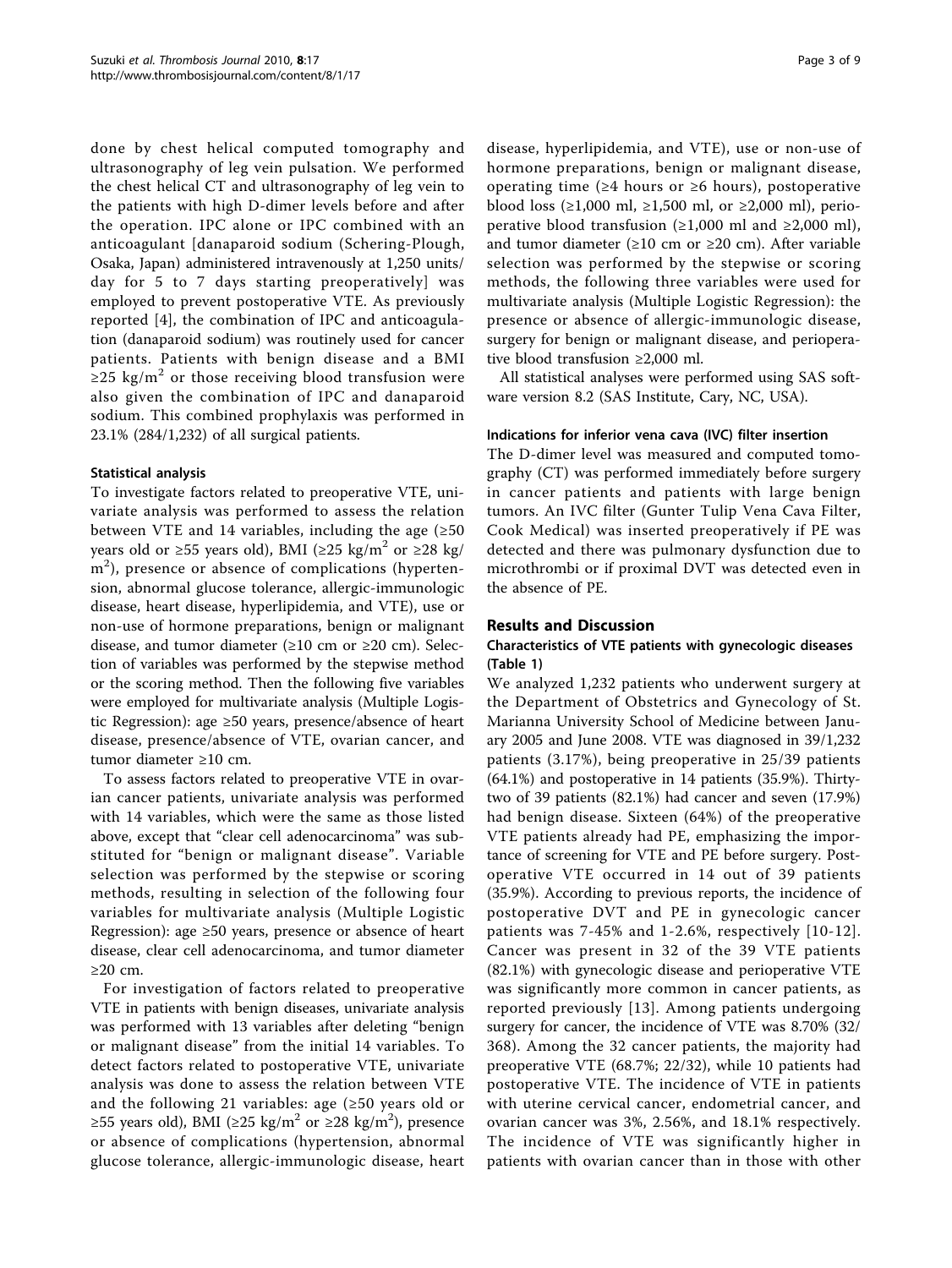|                                           | Total VTE (n) | Preoperative (n) | Postoperative (n) |
|-------------------------------------------|---------------|------------------|-------------------|
| All gynecologic diseases ( $n = 1,232$ )  | 39            | 25               | 14                |
| Benign diseases ( $n = 864$ )             |               |                  | 4                 |
| Malignant diseases ( $n = 368$ )          | $32*$         | 22               | 10                |
| Uterine cervical cancer ( $n = 100$ )     |               | 0                |                   |
| Endometrial cancer ( $n = 117$ )          |               |                  |                   |
| Ovarian cancer/tubal cancer ( $n = 144$ ) | $26*$         | 21               |                   |
| Age, years (range)                        |               | 60.6 (42-88)     | 58.0 (40-75)      |
| BMI, kg/m <sup>2</sup> (range)            |               | 21.7 (16.6-28.5) | 22.2 (16.4-27.8)  |
| Tumor diameter, cm (range)                |               | $16.9(6-30)*$    | $10.3(3-20)*$     |

<span id="page-3-0"></span>Table 1 Incidence and type of perioperative VTE in patients with gynecologic disease

\*: Significant difference by Student's t-test ( $p < 0.01$ ).

BMI: body mass index; VTE: venous thromboembolism.

cancers ( $p < 0.01$ , Student's t-test). Among patients with benign disease, only 7/864 (0.81%) had VTE, which was preoperative in three of the seven patients (42.9%) and postoperative in four patients (57.1%). These results indicated that perioperative VTE is significantly more common among gynecological patients with cancer ( $p <$ 0.01, Student's  $t$ -test). There were no significant differences of age and BMI between patients with preoperative or postoperative VTE, but tumor diameter was significantly larger in patients with a postoperative onset  $(p < 0.01$ , Student's *t*-test).

#### Characteristics of patients with gynecologic disease and preoperative VTE

Screening for preoperative VTE by interview, D-dimer testing, and preoperative imaging showed that only six out of 25 patients (24%) with preoperative VTE had symptoms such as dyspnea, while most of them had silent thrombosis. The mean D-dimer value of the 25 patients was 20.3 μg/ml and IVC filters were inserted preoperatively in 13 of them (52%).

VTE was present preoperatively in 22 out of 368 cancer patients (5.98%) and 21 of them (95.5%) had ovarian cancer or tubal cancer. Thus, in 14.6% (21/144) of the patients scheduled to undergo surgery for ovarian or tubal cancer, VTE was present preoperatively (Table 1).

There was DVT only, PE only, or DVT plus PE in nine, two, and 14 patients, respectively, and 16 of the 25 patients (64%) had PE.

#### Results of multivariate analysis of preoperative VTE

Since an accurate screening method for perioperative VTE is not available at present, we investigated risk factors for preoperative VTE in patients undergoing gynecologic surgery by performing univariate and multivariate analyses. The initial univariate analysis identified age (≥50 years old and ≥55 years old), a history of VTE, ovarian cancer, and tumor diameter  $(\geq 10 \text{ cm and } \geq 20 \text{ cm})$  as being significantly related to preoperative VTE (Table 2). When multivariate analysis was performed with the five variables shown in Table 2, there was a significant association between VTE and ovarian cancer, tumor diameter ≥10 cm, and a history of VTE, with the risk ratios being 20.521, 6.442, and 34.596, respectively.

Fotopoulou et al. reported an analysis of 2,743 patients with ovarian cancer from in three prospective randomized trials of postoperative platinum/paclitaxel-based chemotherapy performed by the Arbeitsgemeinschaft Gynaekologische Onkologie Ovarian Cancer Study Group [[14](#page-8-0)]. They found 76 cases of VTE among patients who received 6 to 11 cycles of chemotherapy and it occurred within 2 months postoperatively in 50% of these patients. Their multivariate analysis showed that a BMI ≥30 kg/m<sup>2</sup> and old age were independent risk factors for VTE in ovarian cancer patients. The overall survival rate was significantly reduced by VTE and PE was a significant adverse prognostic factor [\[14](#page-8-0)].

Table 2 Risk factors for preoperative VTE

| Univariate analysis   |            |         |         |           |
|-----------------------|------------|---------|---------|-----------|
| Variable              |            | p value |         |           |
| Age $\geq 50$ years   |            | < 0.01  |         |           |
| Age $\geq 55$ years   |            | < 0.01  |         |           |
| History of VTE        |            | < 0.01  |         |           |
| Ovarian cancer        |            | < 0.01  |         |           |
| Tumor diameter ≥10 cm |            | < 0.01  |         |           |
| Tumor diameter >20 cm |            | < 0.01  |         |           |
| Multivariate analysis |            |         |         |           |
| Variable              | Risk ratio | 95% CI  |         | $p$ value |
|                       |            | Lower   | Upper   |           |
| History of VTE        | 34.596     | 2.003   | 597.612 | < 0.05    |
| Age $\geq 50$ years   | 2.368      | 0.657   | 8.531   | 0.187     |
| Ovarian cancer        | 20.521     | 5.046   | 83.455  | < 0.01    |
| Tumor diameter >10 cm | 6.442      | 1.280   | 32.412  | < 0.05    |
| Heart disease         | 0.763      | 0.032   | 18.2    | 0.867     |
|                       |            |         |         |           |

CI: confidence interval; VTE: venous thromboembolism.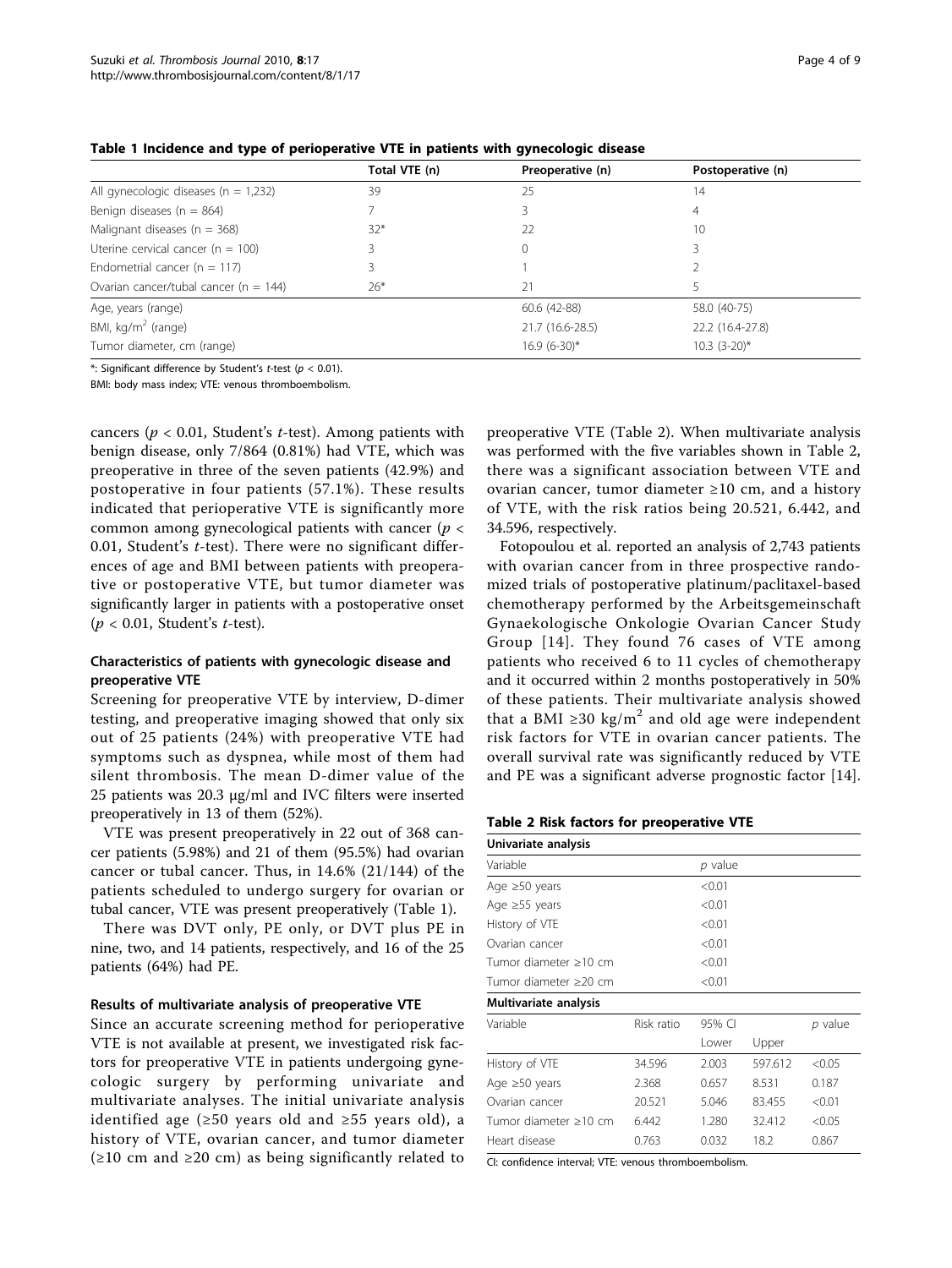According to an analysis of 13,301 ovarian cancer patients in the California Cancer Registry, 5.2% of the patients developed VTE within 2 years of diagnosis and it has an adverse effect on their prognosis. Certain coagulation-related factors produced by ovarian cancer cells may increase the risk of VTE and this can be decreased by 30% after the tumor size is reduced by surgery [[15\]](#page-8-0).

## Characteristics of preoperative VTE in ovarian cancer patients

The mean age and mean tumor diameter of the 20 ovarian cancer patients with preoperative VTE (excluding tubal cancer patients) was 58.2 (43-75) years and 18.7 (10-27) cm, respectively. Two patients (10%) had serous carcinoma, while the histology was endometrioid in five patients (25%), mucinous in one patient (5%), and clear cell in 12 patients (60%). Since we found that 21 out of 22 cancer patients (95.5%) with preoperative VTE had ovarian or tubal cancer, we performed an analysis of variables related to the occurrence of preoperative VTE in ovarian cancer patients. The results of univariate analysis using 14 variables showed that a diagnosis of clear cell adenocarcinoma and the tumor diameter (≥10 cm or ≥20 cm) were significantly associated with preoperative VTE (Table 3). When multivariate analysis was performed using four variables, a significant association with VTE was observed for a tumor diameter ≥20 cm, clear cell adenocarcinoma, and age ≥50 years, with risk ratios being 29.942, 9.052, and 9.953, respectively (Table 3).

In support of our results, it has been reported that ovarian cancer is associated with the same high risk of VTE as pancreatic cancer and brain cancer [\[16](#page-8-0)]. Tateo et al. reported that ovarian cancer was associated with the highest risk of VTE among gynecologic diseases [[17\]](#page-8-0). A study of 253 ovarian cancer patients revealed VTE in 42 patients (16.6%) and PE in four of these 42 patients (1.6%). VTE was discovered before the start of

|                 |  | Table 3 Risk factors for preoperative VTE in ovarian |  |
|-----------------|--|------------------------------------------------------|--|
| cancer patients |  |                                                      |  |

| Univariate analysis       |            |         |         |           |
|---------------------------|------------|---------|---------|-----------|
| Variable                  |            | p value |         |           |
| Clear cell adenocarcinoma |            | < 0.05  |         |           |
| Tumor diameter >10 cm     |            | < 0.05  |         |           |
| Tumor diameter >20 cm     |            | < 0.01  |         |           |
| Multivariate analysis     |            |         |         |           |
| Variable                  | Risk ratio | 95% CI  |         | $p$ value |
|                           |            | Lower   | Upper   |           |
| Tumor diameter >20 cm     | 29.942     | 5.402   | 165.946 | < 0.01    |
| Clear cell adenocarcinoma | 9.052      | 1.929   | 42.477  | < 0.01    |
| Age $\geq 50$ years       | 9.953      | 1.338   | 74.047  | < 0.05    |
| Heart disease             | 2.442      | 0.088   | 67.533  | 0.598     |
|                           |            |         |         |           |

CI: confidence interval; VTE: venous thromboembolism.

treatment in 3.2% ( $n = 8$ ), postoperatively in 2.4%  $(n = 6)$ , during first-line postoperative chemotherapy in 4.8% (n = 12), and during post-treatment follow-up in 4.8% (n = 12). Multivariate analysis indicated that independent risk factors for the occurrence of VTE during the treatment of ovarian cancer were the presence of residual tumor, age (risk increasing with each decade), and BMI (risk increasing with each 5 kg/m<sup>2</sup>). Unlike Tateo et al. [\[17\]](#page-8-0), we investigated ovarian cancer patients with confirmed preoperative VTE, but both studies indicate that tumor diameter and age are important factors related to VTE. However, the role of clear cell carcinoma may be specific to Japan. Satoh et al. previously reported that clear cell carcinoma and massive ascites are risk factors for preoperative DVT in ovarian cancer patients based on multivariate analysis [[18\]](#page-8-0). Satoh et al. also reported that extrauterine progression and histology other than endometrioid adenocarcinoma were risk factors for preoperative VTE in endometrial cancer patients [[19\]](#page-8-0). Furthermore, Black et al. found that progressive ovarian cancer (stages III and IV), ascites, and residual lesions ≥1 cm independent risk factors for postoperative VTE in patients with ovarian or tubal cancer [[20\]](#page-8-0).

#### Characteristics of preoperative VTE in patients with benign diseases

Among 864 patients with benign gynecological diseases, preoperative VTE was found in only three (0.35%). These three patients were an 80-year-old woman with an ovarian tumor measuring 23 cm in diameter and a history of VTE, a 42-year-old woman with an ovarian tumor and a history VTE, and an 83-year-old woman with a BMI of 24  $\text{kg/m}^2$ , hyperlipidemia, and hypertension. The mean age, mean BMI, and mean tumor diameter of the three patients were 68.3 (42-83) years, 21.1 (15.0-24.7) kg/m<sup>2</sup>, and 12 (6-23) cm, respectively. Univariate analysis of factors related to preoperative VTE in patients with benign disease using 13 variables showed that a history of VTE ( $p < 0.01$ ), age ≥55 years  $(p < 0.01)$ , tumor diameter ≥20 cm  $(p < 0.01)$ , and history of allergic-immunologic disease ( $p < 0.05$ ) were significant risk factors (Table 4). Multivariate analysis could not be performed because only three patients had preoperative VTE.

Table 4 Risk factors for preoperative VTE in benign disease patients (univariate analysis)

| p value |
|---------|
| < 0.01  |
| < 0.01  |
| < 0.01  |
| < 0.05  |
|         |

VTE: venous thromboembolism.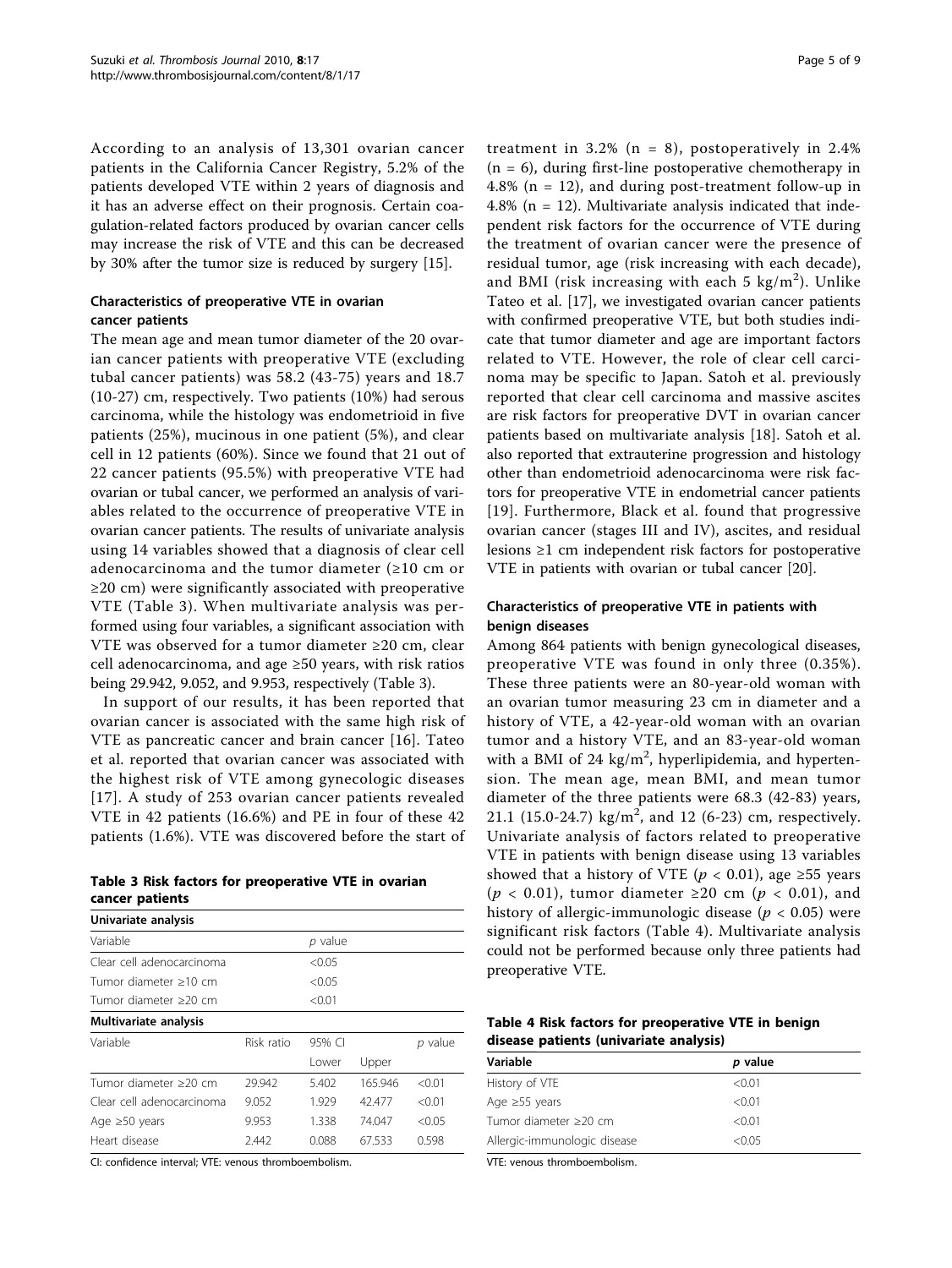Postoperative VTE was detected in four of the 864 patients with benign diseases (0.46%). These four patients had ovarian tumors ( $n = 2$ ), uterine myoma ( $n = 1$ ), and intrauterine infection  $(n = 1)$ . The mean age, mean BMI, mean tumor diameter, mean operating time, and mean blood loss were 53.8 years, 23.0 kg/m<sup>2</sup>, 12 cm, 144.3 minutes, and 1,154 ml, respectively. There were no significant differences of these parameters between the 10 cancer patients and four benign disease patients with postoperative VTE. Santoso et al. reported that the incidence of postoperative DVT was 0.30% (2/720) in patients with benign disease [[6\]](#page-8-0). Martino et al. reported that the incidence of PE after major surgery in patients with benign disease was 0.3% (1/332) [[13\]](#page-8-0), while DVT was detected in 22.2% (2/9) of symptomatic patients with benign disease. These results indicate that the prevalence of perioperative VTE among patients with benign gynecological diseases is significantly lower compared with that among cancer patients. However, even in patients with benign disease, screening for VTE should be performed preoperatively when patients have risk factors such as a history of VTE, age  $\geq$ 55 years, tumor diameter ≥20 cm, or a history of allergic-immunologic disease, and postoperative screening should be done in patients who require a large volume of blood transfusion.

#### Preoperative prevention

In our series, an IVC filter was inserted preoperatively in 13 out of 25 patients (52%) with preoperative VTE (Table 5). These 13 patients consisted of one with a benign ovarian tumor, one with endometrial cancer, and 12 with ovarian cancer. Both PE and DVT were present in nine patients, while one patient had PE alone and three patients had DVT alone. The filter was placed a mean of 3.62 (1-15) days preoperatively and was inserted 1-2 days preoperatively in the majority of cases

Table 5 Patients with preoperative insertion of an IVC filter

 $(n = 8)$ . The mean D-dimer level of the 13 patients was 20.4 (2.0-75.8) μg/ml. Four patients had the filter removed after 10 to 15 days.

Case number 5 was 67 years old, nulligravid and nulliparous, with menopause at 48 years of age. Her main complaint was an abdominal mass and ovarian cancer was suspected. She had a history of hypertension and a BMI of 25.9  $\text{kg/m}^2$ . The D-dimer value on the day of first examination (day 1) was 0.6 μg/ml. Since the Ddimer level was a high 9.5 μg/ml (Figure [1A](#page-6-0)) on the day of admission (day 20), contrast CT was performed on the same day, resulting in the diagnosis of PE and DVT (Figures [1B](#page-6-0) and [1C\)](#page-6-0). On the days of the initial visit and admission, there were no symptoms or signs of VTE. After insertion of an IVC filter via the right subclavian vein on the day before surgery (day 20), staging laparotomy was performed (day 21). After confirming the resolution of VTE by CT, the filter was removed on day 13 after insertion (day 33). The histopathologic diagnosis was ovarian clear cell adenocarcinoma of International Federation of Gynecology and Obstetrics (FIGO) stage IIc. When VTE is detected by preoperative screening, surgery is often postponed because of anticoagulant therapy, etc. However, a retrospective study of IVC filters in 39 patients with gynecologic cancer by Adib et al. found no filter-related adverse events, indicating that it is better to insert a filter and not delay the start of treatment [[21\]](#page-8-0). They reported that it was possible to perform surgery within 6 days after diagnosis of VTE in 17 of the 39 patients (43%). We inserted an IVC filter preoperatively in 13 out of 25 patients with preoperative VTE (52%), and no filter-related adverse events were observed. The filter was inserted a mean of 3.62 (1-15) days preoperatively and the majority of filters were inserted 1-2 days preoperatively  $(n = 8)$ . Case number 5 with ovarian clear cell carcinoma did not have VTE at

| Patient No. | <b>Disease</b>       | PE                       | <b>DVT</b> | Timing of insertion (days before surgery) |
|-------------|----------------------|--------------------------|------------|-------------------------------------------|
|             | Benign ovarian tumor | $\overline{a}$           | $^{+}$     | 1 day                                     |
| 2           | Endometrial cancer   | $^{+}$                   | $^{+}$     | 7 days                                    |
| 3           | Ovarian cancer       | $+$                      | $^{+}$     | 2 days                                    |
| 4           | Ovarian cancer       | $\overline{\phantom{m}}$ | $^{+}$     | 2 days                                    |
| 5           | Ovarian cancer       | $^{+}$                   | $+$        | 1 day                                     |
| 6           | Ovarian cancer       | $+$                      | $+$        | 5 days                                    |
| 7           | Ovarian cancer       | $^{+}$                   | $^{+}$     | 2 days                                    |
| 8           | Ovarian cancer       | $^{+}$                   | $^{+}$     | 1 day                                     |
| 9           | Ovarian cancer       | $\overline{\phantom{m}}$ | $+$        | 6 days                                    |
| 10          | Ovarian cancer       | $^{+}$                   | $+$        | 1 day                                     |
| 11          | Ovarian cancer       | $^{+}$                   | $^{+}$     | 1 day                                     |
| 12          | Ovarian cancer       | $^{+}$                   |            | 3 days                                    |
| 13          | Ovarian cancer       | $^{+}$                   | $^{+}$     | 15 days                                   |

DVT: deep venous thromboembolism; IVC: inferior vena cava; PE: pulmonary thromboembolism.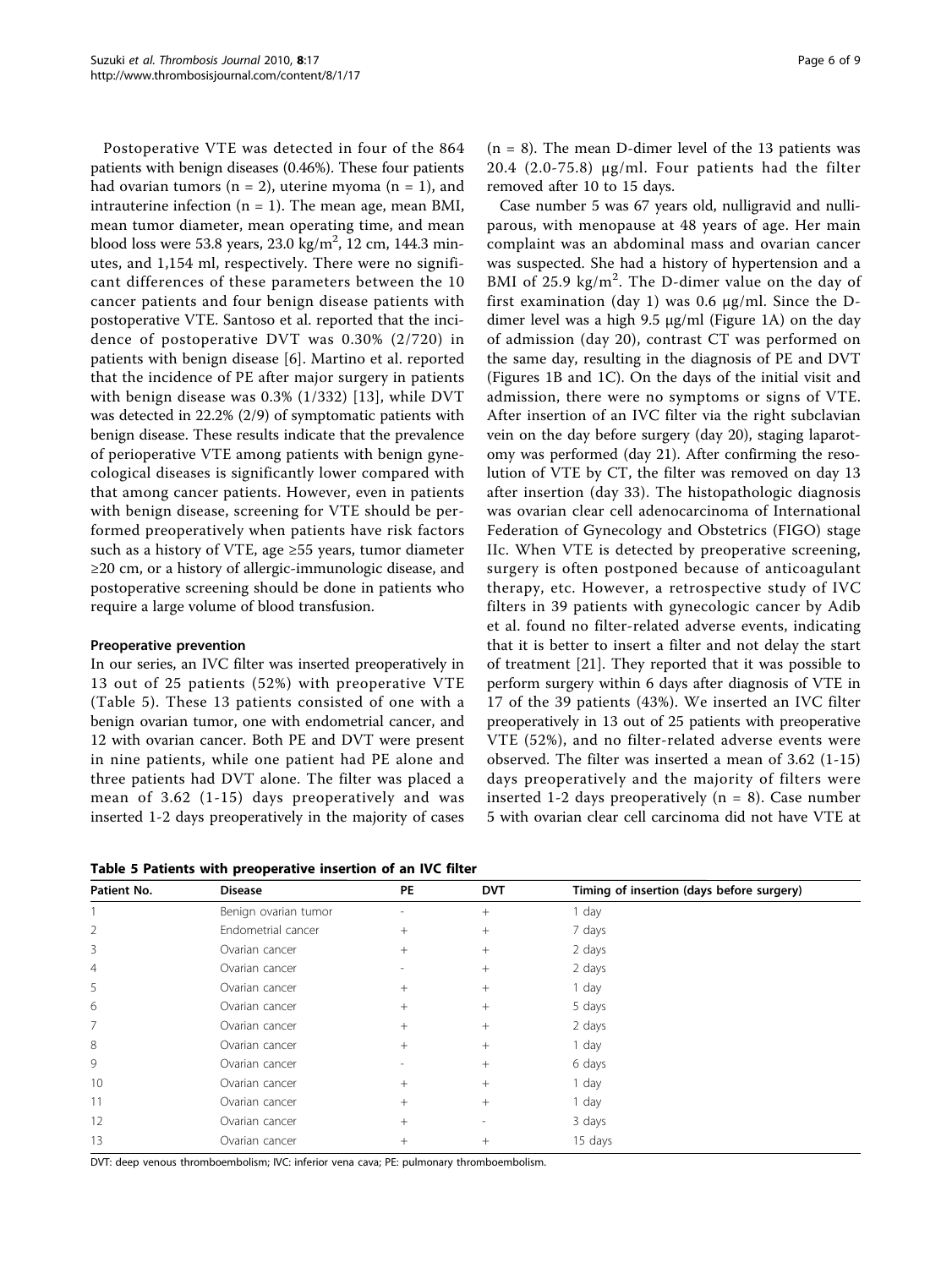<span id="page-6-0"></span>

admission, CT and IVC filter insertion. Day 21: operation. Day 33: IVC filter removal. B: Superior and inferior lobe branches of the right pulmonary artery are not visualized (white circles). C: Posterior tibial vein and peroneal vein in the left leg show no enhancement (white circles).

the initial outpatient assessment, but VTE was detected immediately before surgery. An IVC filter was inserted and radical surgery could be performed on the next day without postponing treatment. Eleven of our 13 patients (84.6%) with IVC filters had ovarian cancer. Adib et al. also reported that the most common type of cancer in patients with an IVC filter was ovarian cancer (61.5%) [[21](#page-8-0)]. The criteria for insertion of an IVC filter by Adib et al. were (1) surgery was the primary treatment for cancer, (2) surgery was part of definitive treatment, (3) anticoagulation was contraindicated, or (4) after failed anticoagulation [[21](#page-8-0)]. Based on the above results, we perform VTE screening just before surgery in patients with ovarian cancer, a tumor diameter ≥10 cm, or a history of VTE. It is also important to consider use of an IVC filter as required.

## Characteristics of postoperative VTE in patients with gynecologic diseases (Table [6\)](#page-7-0)

Screening for postoperative VTE by interview and measurement of D-dimer identified this condition in 14 out of 1,232 patients (1.14%). These 14 patients consisted of 10 of the 368 patients undergoing cancer surgery (2.72%) and four of the 864 patients having operations for benign diseases (0.46%). Eight of these 14 patients were given both IPC and the anticoagulant danaparoid sodium. The operating time and mean blood loss of the 14 patients were 209.4 (58-375) minutes, and 1001.4 (10-3,230) ml respectively. Santoso et al. reported that the incidence of postoperative DVT was 4.40% (30/684) and 0.30% (2/720) in patients with malignant and benign diseases, respectively [\[6](#page-8-0)], while Martino et al. reported that the incidence was 4.1% (21/507) and 0.3% (1/332),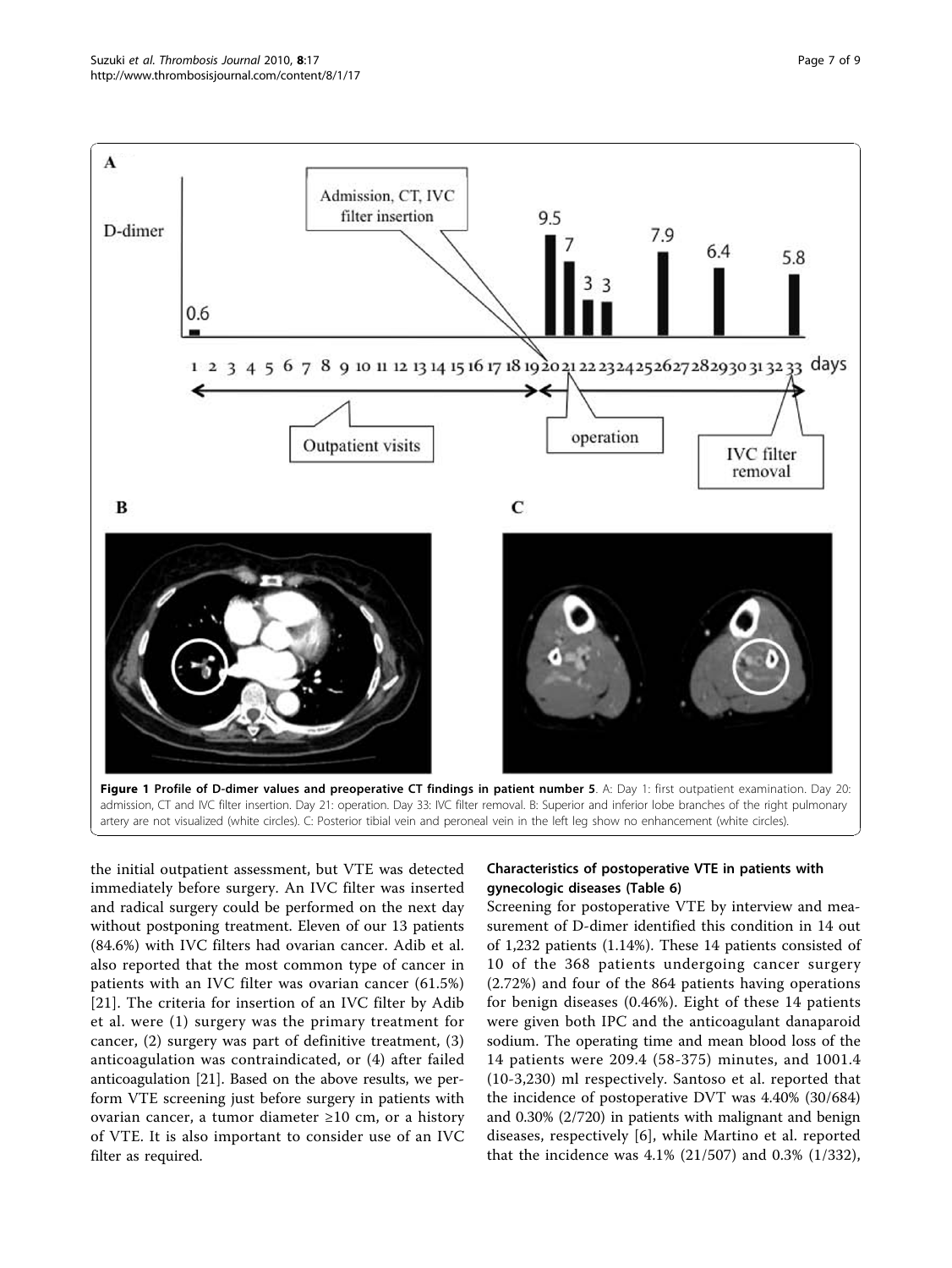<span id="page-7-0"></span>Table 6 Risk factors for postoperative VTE

| Univariate analysis               |            |         |        |         |  |  |
|-----------------------------------|------------|---------|--------|---------|--|--|
| Variable                          |            | p value |        |         |  |  |
| Age $\geq 50$ years               |            | < 0.01  |        |         |  |  |
| Age $\geq 55$ years               |            | < 0.01  |        |         |  |  |
| Malignant disease                 |            | < 0.01  |        |         |  |  |
| Operating time $\geq 4$ hours     |            | < 0.05  |        |         |  |  |
| Blood loss $\geq 1,000$ ml        | < 0.05     |         |        |         |  |  |
| Blood loss $\geq 1,500$ ml        | < 0.05     |         |        |         |  |  |
| Blood loss $\geq 2,000$ ml        |            | < 0.01  |        |         |  |  |
| Blood transfusion $\geq$ 2,000 ml | < 0.05     |         |        |         |  |  |
| Multivariate analysis             |            |         |        |         |  |  |
| Variable                          | Risk ratio | 95% CI  |        | p value |  |  |
|                                   |            | Lower   | Upper  |         |  |  |
| Allergic-immunologic disease      | 4.816      | 1.010   | 22.956 | < 0.05  |  |  |
| Malignant disease                 | 6.035      | 1.881   | 19.359 | < 0.01  |  |  |
| Blood transfusion $\geq$ 2,000 ml | 6.206      | 1.248   | 30.862 | < 0.05  |  |  |

CI: confidence interval; VTE: venous thromboembolism.

respectively [\[13](#page-8-0)]. The difference of the incidence after cancer surgery between our results and those of Santoso et al. [[6\]](#page-8-0) or Martino et al. [[13\]](#page-8-0) may be related to different postoperative prevention methods and differences of patient characteristics such as ethnicity. The fact that we perform screening for preoperative VTE just before surgery might also contribute to a lower incidence of postoperative VTE.

The 10 cancer patients with postoperative VTE consisted of five (3.5%) with ovarian cancer, three (3%) with uterine cervical cancer, and two (1.7%) with endometrial cancer. Unlike preoperative VTE, ovarian cancer was not significantly associated with postoperative VTE. Two of the three patients with cervical cancer had adenocarcinoma and one patient with endometrial cancer had clear cell adenocarcinoma, suggesting the possibility that uterine adenocarcinoma may be associated with a higher risk of postoperative VTE. Two of the five ovarian cancer patients also had clear cell adenocarcinoma. Santoso et al. found no difference in the incidence of postoperative DVT in relation to the type of cancer [\[6](#page-8-0)], but Martino et al. reported that the incidence of postoperative PE was 2.8% (2/72) for uterine cervical cancer, 1.2% (2/165) for endometrial cancer, and 6.8% (16/237) for ovarian cancer [\[13](#page-8-0)]. Because of the strong possibility that VTE is present preoperatively in ovarian cancer patients, Martino et al. suggested that exclusion should be performed by preoperative screening in patients with suspected ovarian cancer.

The mean age, mean BMI, mean tumor diameter, mean operating time, and mean blood loss of the 10 cancer patients with postoperative VTE was 60 (40-75) years, 21.9 (16.4-27.8) kg/m<sup>2</sup>, 9 (3-20) cm, 235.5 (58-375) minutes, and 1,139 (10-3,230) ml. However, four patients with benign disease included ovarian tumors (n  $= 2$ ), uterine myoma (n  $= 1$ ), and intrauterine infection  $(n = 1)$ . The mean age, mean BMI, mean tumor diameter, mean operating time, and mean amount of blood loss in these four patients were 53.8 (44-64) years, 23.0  $(19.6-27.2)$  kg/m<sup>2</sup>, 12 (6-23) cm, 144.3 (75-176) minutes, and 1,154 (30-2,100) ml, respectively. There were no significant differences of these parameters between the 10 cancer patients and four patients with benign disease. Five patients had DVT only, three had PE only, and PE was combined with DVT in six patients.

#### Factors related to postoperative VTE

Univariate analysis using 21 variables showed that age ( $≥50$  or  $≥55$  years), a diagnosis of cancer, an operating time ≥4 hours, blood loss (≥1,000 ml, 1,500 m, or 2,000 ml), and blood transfusion  $\geq 2,000$  ml were significantly related to postoperative VTE (Table 6). When multivariate analysis was performed using 13 variables, significant associations were detected with cancer surgery tumors, a history of allergic-immunologic disease, and blood transfusion  $\geq 2,000$  ml, with risk ratios of 6.035, 4.816, and 6.206, respectively. Our previous multivariate analysis of 6,218 patients in whom only IPC was used for prevention of VTE showed that cancer surgery, BMI ≥25 kg/m<sup>2</sup>, and blood transfusion were independent risk factors for postoperative PE [[4\]](#page-8-0). The fact that many of the 1,232 patients in the present series received both IPC and anticoagulation may be one of the reasons why a BMI  $\geq 25$  kg/m<sup>2</sup> was not identified as a significant risk factor. However, Martino et al. only used IPC for prevention and identified cancer surgery and an age ≥60 years as risk factors for postoperative PE [\[13](#page-8-0)]. A recent report indicated that the D-dimer level on postoperative day 3, use of recombinant human erythropoietin, and blood group (non-O) were independent risk factors for postoperative VTE in Japanese patients with gynecologic cancer [\[22\]](#page-8-0).

#### Conclusions

In patients with perioperative VTE, PE often leads to fatal sequelae, so adequate screening for perioperative VTE should be performed in the gynecologic field as is done for orthopedic surgery. VTE should be prevented by careful assessment of patients with the risk factors identified in this study. Because the presence of VTE before the start of treatment is a strong possibility in ovarian cancer patients, preoperative screening is important and consideration should be given to insertion of an IVC filter when required.

#### Author details

<sup>1</sup>Department of Obstetrics and Gynecology, St. Marianna University School of Medicine, Kanagawa, Japan. <sup>2</sup>Department of Radiology, St. Marianna University School of Medicine, Kanagawa, Japan.